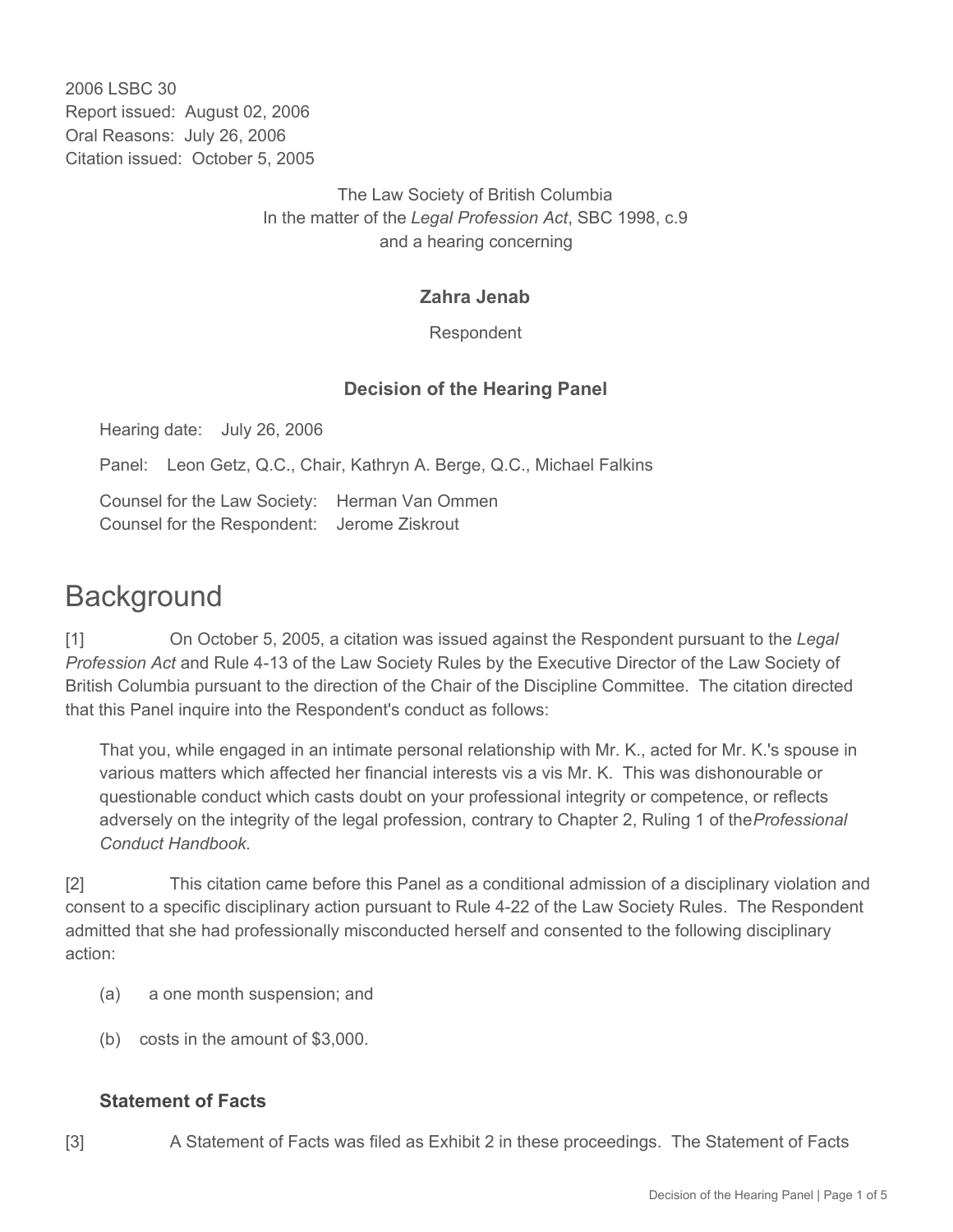provided as follows:

1. Zahra Jenab was called on September 1, 1995 and has been a member in good standing since.

2. In 2002 she commenced practising on her own as Zahra Jenab & Company Law Corporation. She now has an associate. She is a general practitioner.

3. Ms. Jenab was initially retained to do routine legal work on behalf of Mr. and Mrs. K.'s companies. She was later retained by Mr. K. to work with G.G. on a breach of contract case in British Columbia and later a case involving a factory in New Hampshire owned by a company controlled by Mr. K. The relationship evolved at some point to Mrs. K. looking after the business interests of Mr. and Mrs. K.'s companies in a more general way.

4. Ms. Jenab acted for both Mr. and Mrs. K., as well as a number of companies controlled by one or both of them; [company] (" CCC" ), [company] (" U." ), which are companies controlled by Mr. K., and [company] (" S." ), a company wholly owned by Mrs. K. and of which she was the sole officer and director.

5. While acting for Mr. K., CCC, U. and S. as well as Mrs. K., Ms. Jenab engaged in an intimate relationship with Mr. K., of which Mrs. K. was unaware.

6. Mrs. K. found out about the relationship between Mr. K. and Ms. Jenab in June 2003.

7. During her relationship with Mr. K., Ms. Jenab did not consider whether her relationship with Mr. K. would conflict with her duties to Mrs. K. and/or her company, S.

### **The mortgage on the Coquitlam Property, owned by S.**

8. In July, 1998, Mr. and Mrs. K. decided to purchase a property at [address] Street in Coquitlam, British Columbia (the " Coquitlam Property" ) in the name of S. Mrs. K. says the reason the Coquitlam Property was purchased was because Mr. K. wanted to purchase the company, U., and Mrs. K. thought this was a bad business decision. Mrs. K. says that she wanted to invest in property. She further says that in order to provide her with some security, the decision was made to purchase the Coquitlam Property in the name of her company S.

9. U. and other companies owned by Mr. K. were the principal tenants of the Coquitlam Property. There were also two arm's length tenants. U. collected the rents from the other two tenants and paid the mortgage on the Coquitlam Property in part from these rental monies, rather than paying rent to S.

10. In July, 2002, Mr. K. arranged for a \$3 million mortgage from [credit union], to be secured against the Coquitlam Property.

11. In connection with the mortgage, Ms. Jenab corresponded with counsel for [credit union] on behalf of S. on May 29, 2002.

12. The mortgage documents for the Coquitlam Property were drafted by counsel for [credit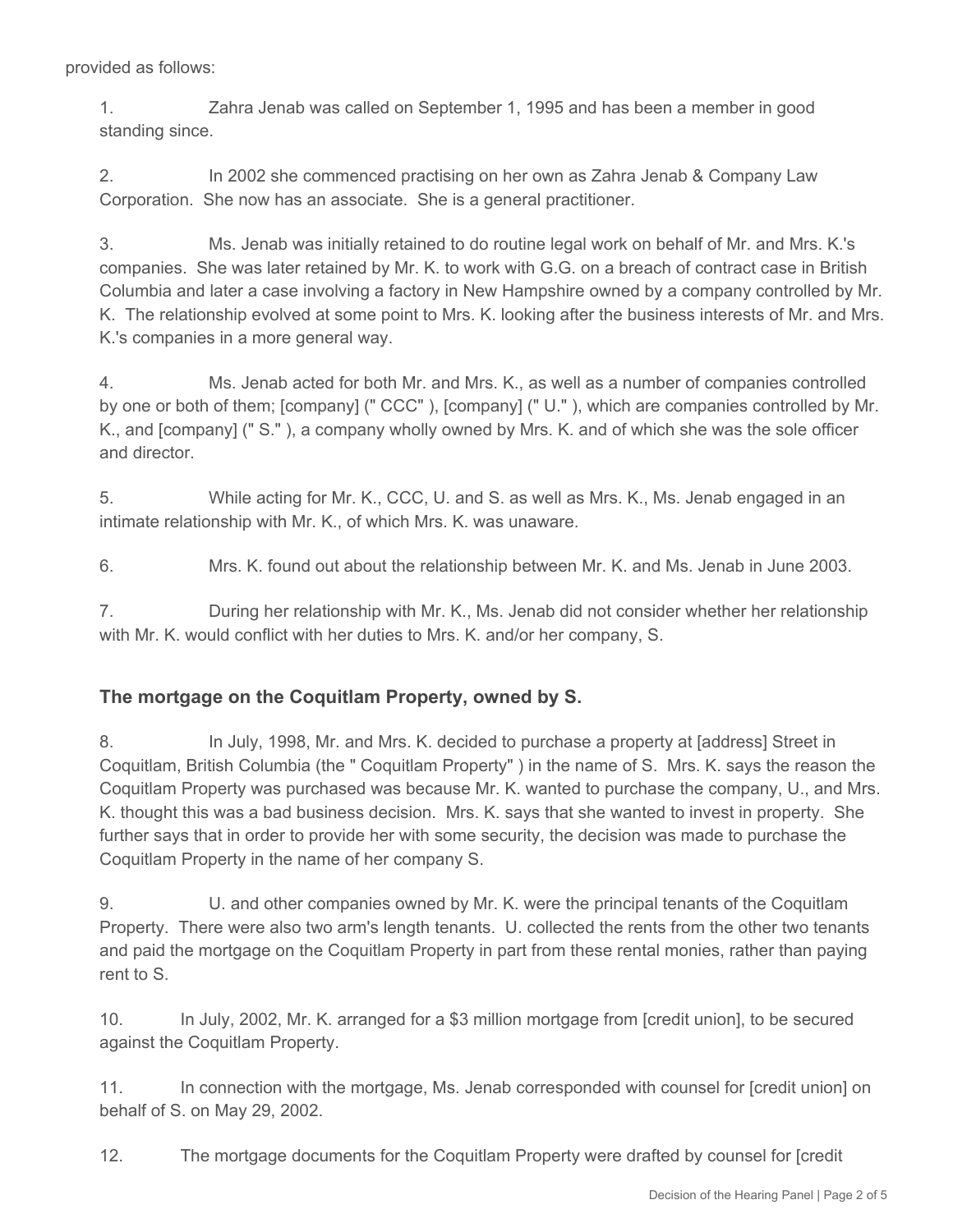union]. Ms. Jenab attended to the execution of the mortgage documents by Mrs. K, on behalf of S.

13. Ms. Jenab did not explain to Mrs. K. the significance of the mortgage on the Coquitlam Property or advise her to get independent legal advice or counsel.

14. Ms. Jenab was aware that Mrs. K. was the sole shareholder, director and officer of S. She was not aware that there was an agreement between Mr. K. and Mrs. K. that the Coquitlam Property was intended to be security for Mrs. K.'s financial future.

15. [Credit union] advanced \$1.7 million under the mortgage on the Coquitlam Property, which funds were deposited into Ms. Jenab's trust account (the " Coquitlam Property Trust Funds" ). With these funds, Ms. Jenab discharged the existing mortgage and assignment of rents and paid significant arrears of property taxes.

16. Ms. Jenab took instructions from Mr. K. with respect to the mortgage and the application of the funds. Ms. Jenab believed that Mr. K. had signing authority for S. Ms. Jenab has been unable to find any written authorization to this effect.

17. On July 11, 2002, the sum of \$1,740,826.77 was received from [credit union] by Ms. Jenab in trust.

18. Between July and November, 2002, Ms. Jenab made payments from the funds in trust to:

- (a) The City of Coquitlam \$194,085.55 (for property taxes)
- (b) Feller Drysdale in Trust \$1,346,823.68 (to discharge existing mortgage on property)
- (c) CIBC Visa \$37,000
- (d) MBNA Canada Mastercard- \$27,500
- (e) Scotiabank Visa \$11,111.00
- (f) U. Technologies Inc. \$40,000
- (g) CCC \$33,000
- (h) Industrial Plant Equipment \$34,606.40
- (i) Property Purchase Tax \$2,000
- (j) G.G. \$14,757.77

19. Except for the payments made in respect of the property taxes, the existing mortgages, and property purchase tax Ms. Jenab disbursed the trust funds without S. or Mrs. K.'s express permission or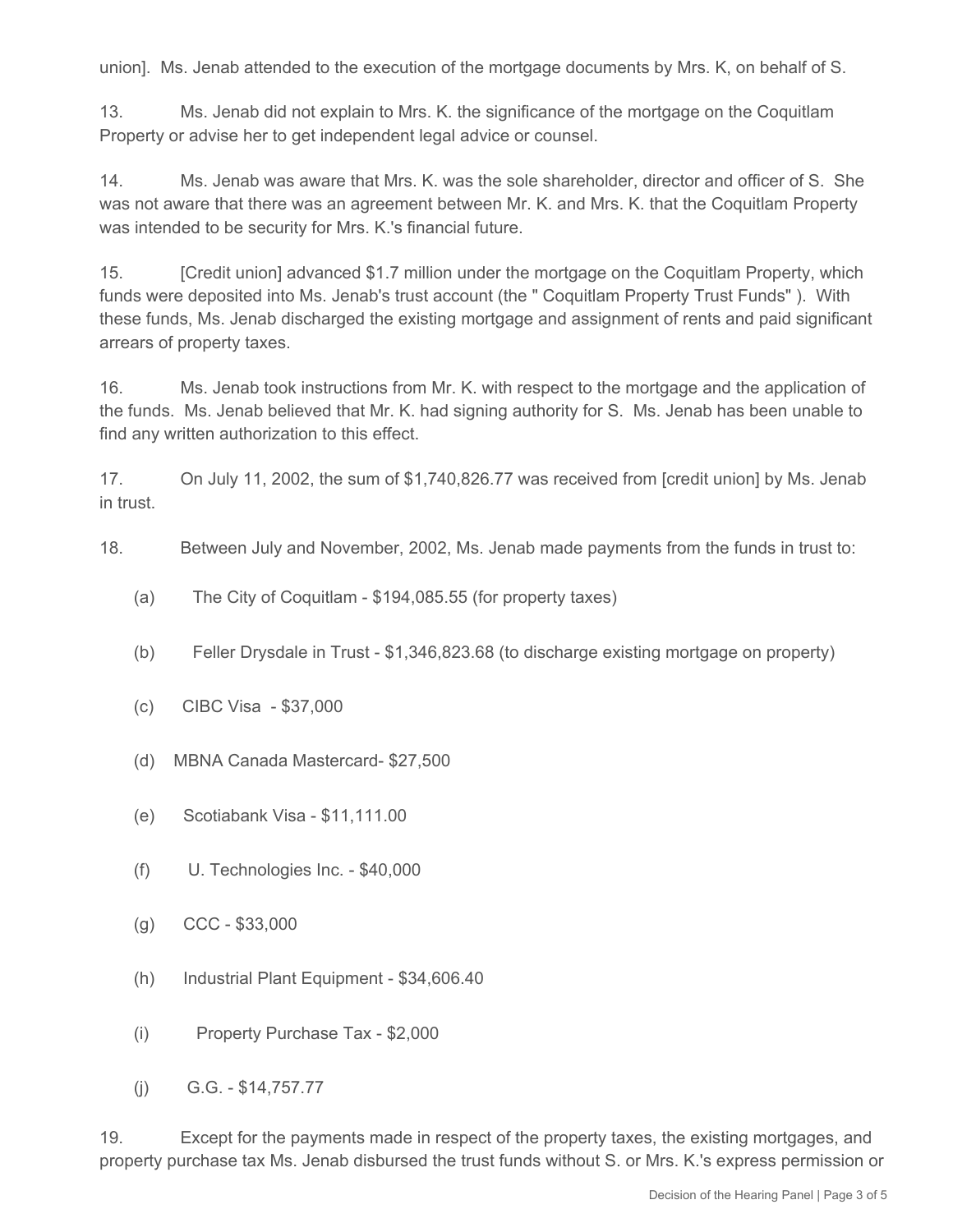knowledge.

20. Ms. Jenab believed at that time that Mrs. K. knew about the purposes for which the funds were being disbursed. Ms. Jenab acknowledges that perhaps Mr. K. did not tell Mrs. K. regarding all of the transactions and acknowledges that it is possible that Mrs. K. was not advised that the Coquitlam Property Trust Funds were used to purchase equipment for a company controlled by Mr. K. and to pay amounts owing on credit cards jointly held by Mr. and Mrs. K.

21. Ms. Jenab now recognizes that she was not entitled to take instructions from Mr. K. with respect to disbursing the trust funds.

# **Personal indemnity executed by Mrs. K.**

22. In November, 2002, a numbered company controlled by Mr. K., arranged a loan with [credit union] for \$127,500, to be secured by a \$300,000 collateral mortgage against a property owned by the numbered company in Nanaimo (" the Nanaimo Property" ).

23. The Offer of Credit included a term assigning life insurance on the lives of both Mr. and Mrs. K. to [credit union].

24. Mr. and Mrs. K. signed joint and several Personal Indemnities, dated November 8, 2002, for all losses, costs, expenses and damages related to or arising out of [credit union's] past, present and future dealings with the numbered company.

25. The November 6, 2002 letter from [law firm] including the mortgage documents refers to the numbered company, Mr. K. and Mrs. K. as Ms. Jenab's clients.

26. Mrs. K. alleges that Ms. Jenab never explained to Mrs. K. the significance of the personal indemnity related to the Nanaimo Property.

27. Ms. Jenab says that when Mrs. K. attended at her office to sign the documents relating to the Nanaimo Property, she reviewed the documents with Mrs. K., explained their legal significance to her and explained regarding personal guarantees and indemnities. She believed that Mrs. K. knew what she was signing.

28. Ms. Jenab never advised Mrs. K. to get independent legal advice or counsel with respect to the personal indemnity.

29. Ms. Jenab agrees that she:

(a) failed to advise Mrs. K. of the conflict of interest that arose as a result of Ms. Jenab acting for both Mrs. K., S. and Mr. K., while involved in an intimate relationship with Mr. K.;

(b) disbursed funds belonging to S., without instruction from Mrs. K. and without notifying Mrs. K.;

(c) acted for Mrs. K., Mr. K. and S. while an actual or potential conflict existed, without advising